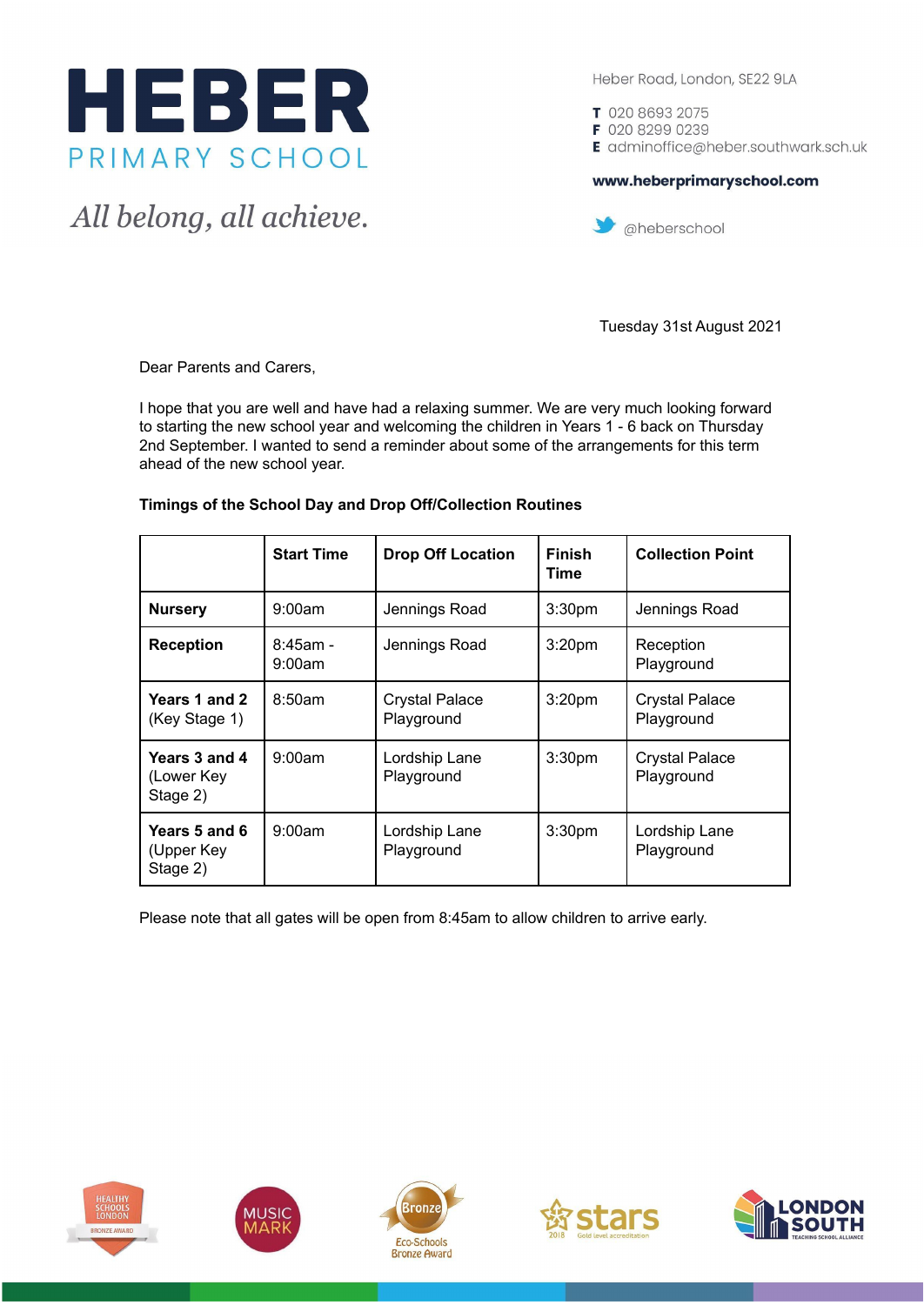

Heber Road, London, SE22 9LA

T 020 8693 2075 F 020 8299 0239 E adminoffice@heber.southwark.sch.uk

#### www.heberprimaryschool.com

All belong, all achieve.



# **Dropping Children Off in the Morning**

### **Reception and Key Stage 1**

We will be introducing a 'soft start' for Reception children. This means that the children can come into school between 8:45 and 9:00 so that if they have siblings in other year groups, parents and carers can decide the order that they drop their children off.

- Reception children will enter the school at the Jennings Road gate between 8:45am -9:00am
- Key Stage 1 will line up by their teacher in the Crystal Palace Playground (Entrance on Heber Road) at 8:50am

### **Key Stage 2**

We will return to our pre-Covid routine, where children in Key Stage 2 come into school independently via the Lordship Lane Playground and go straight up to their class. In the first week back, teachers will be in the playground to direct their children to their new classrooms until the children can confidently find their own way.

- The Lordship Lane Playground gate will be open from 8:45 9:00 and children are welcome to arrive from 8:45 to go straight up to their classes.
- The register will be taken at 9:00am when the school day officially starts.
- Children arriving after 9:00am will need to enter via the school office, where they will be registered as late.

## **Collecting Children at the End of the Day**

We will be welcoming parents from all year groups back into the playgrounds to wait for their children at the end of the school day. Parents will be able to catch up with teachers and have a chat but will need to stand back and wait until the staff have safely dismissed their class first.

From September, visitors will be permitted in school, but this will only be by prior arrangement. For safeguarding reasons, visitors will only be able to enter the building via the school office, where they can be signed in. The doors leading from the playgrounds into the building may only be used by staff and children. Please continue to use phone and email to contact our office staff wherever possible.